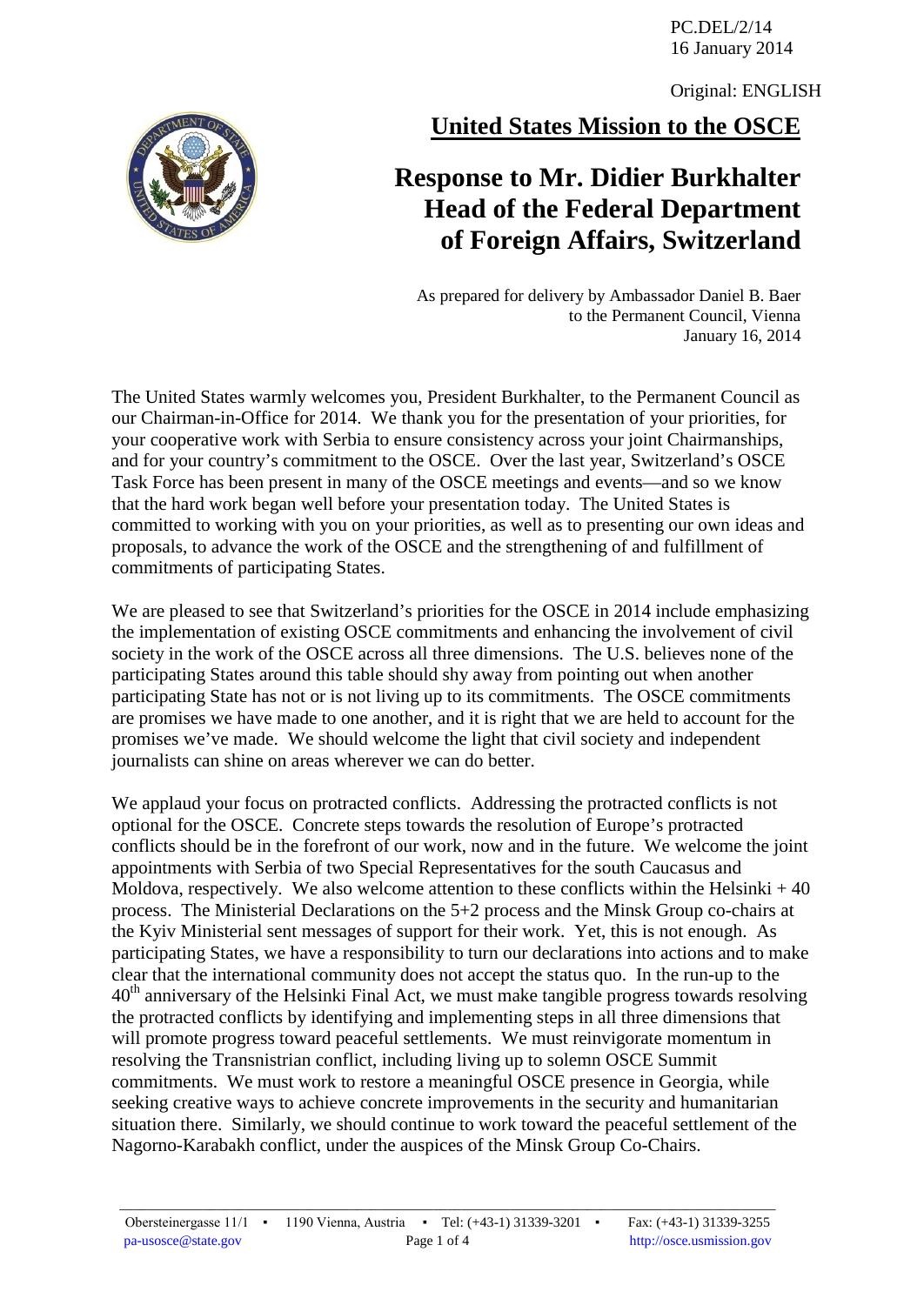We believe the OSCE has much to offer our partners in Central Asia, including helping them achieve improved border management, attract investment by countering corruption, strengthen rule of law that reflects democratic values and human rights, and reduce illicit trafficking to promote trade and economic development. Countries that welcome field presences should be proud—their work with field offices should be seen as evidence of their fidelity to the long-term project that unites us all: implementation of OSCE commitments.

In 2013 Mongolia requested the OSCE to establish a field presence in Ulaanbaatar.The United States supports the establishment of a small field presence in Ulaanbaatar as recommended under the Ukrainian Chair's auspices, and we hope that the Swiss Chairmanship can lead us to consensus on this request.

On your agenda, you emphasize issues of reconciliation and co-operation through the work of your Special Representative on the Western Balkans. We urge you to be ambitious, to set your sights high. In the wake of the historic agreement between Serbia and Kosovo reached in the EU-led Dialogue, we look optimistically to a time when Kosovo can be fully and properly represented in this room, and we look to the Special Representative to help move us towards bringing Kosovo to this table as an OSCE participating State. In a national election year in Bosnia and Herzegovina, we will be keen to work with your Special Representative in helping that country become more functional, prosperous, and tolerant.

The United States strongly supports Switzerland's call to the OSCE to continue active engagement with Afghanistan, particularly during this year's political, security, and economic transition. Achieving a stable and prosperous future for Afghanistan, including improving border management and business practices, countering corruption, promoting human rights and democratic values, transparency in governance, and reducing illicit trafficking, is of paramount importance to Afghanistan and to the entire OSCE space. In this regard, we urge all participating States and Partners for Cooperation to redouble their efforts to support the OSCE's response to assistance requests from the Afghan government.

We commend your expression of support for OSCE's valuable work in the politico-military dimension and, particularly, for pledging to address transnational threats founded on a crossdimensional approach. We also applaud your commitment to enhancing the professional skills of customs, border control, and police officers in the OSCE region, and we urge Switzerland's Chairmanship to ensure that the organization has the necessary tools in place to fully support this endeavor. As such, we want to stress the importance of the Border Management Staff College—an institute that can play an important role in broader efforts to reinforce regional security.

Like you, we remain committed to modernizing the Vienna Document to make it relevant to today's security environment. Participating States agree there is need for revision or "modernization" to take account of changes in military affairs since the end of the Cold War. We want to keep the focus of the Forum for Security Cooperation on updating the Vienna Document to enhance military transparency, while also seeking to strengthen the OSCE's other political-military tools to enhance European security. A chapter-by-chapter review of the Vienna Document would provide a method for updating this key document to reflect these modern military realities. This work on the Vienna Document will be part of the FSC's contribution to the Helsinki +40 process now underway.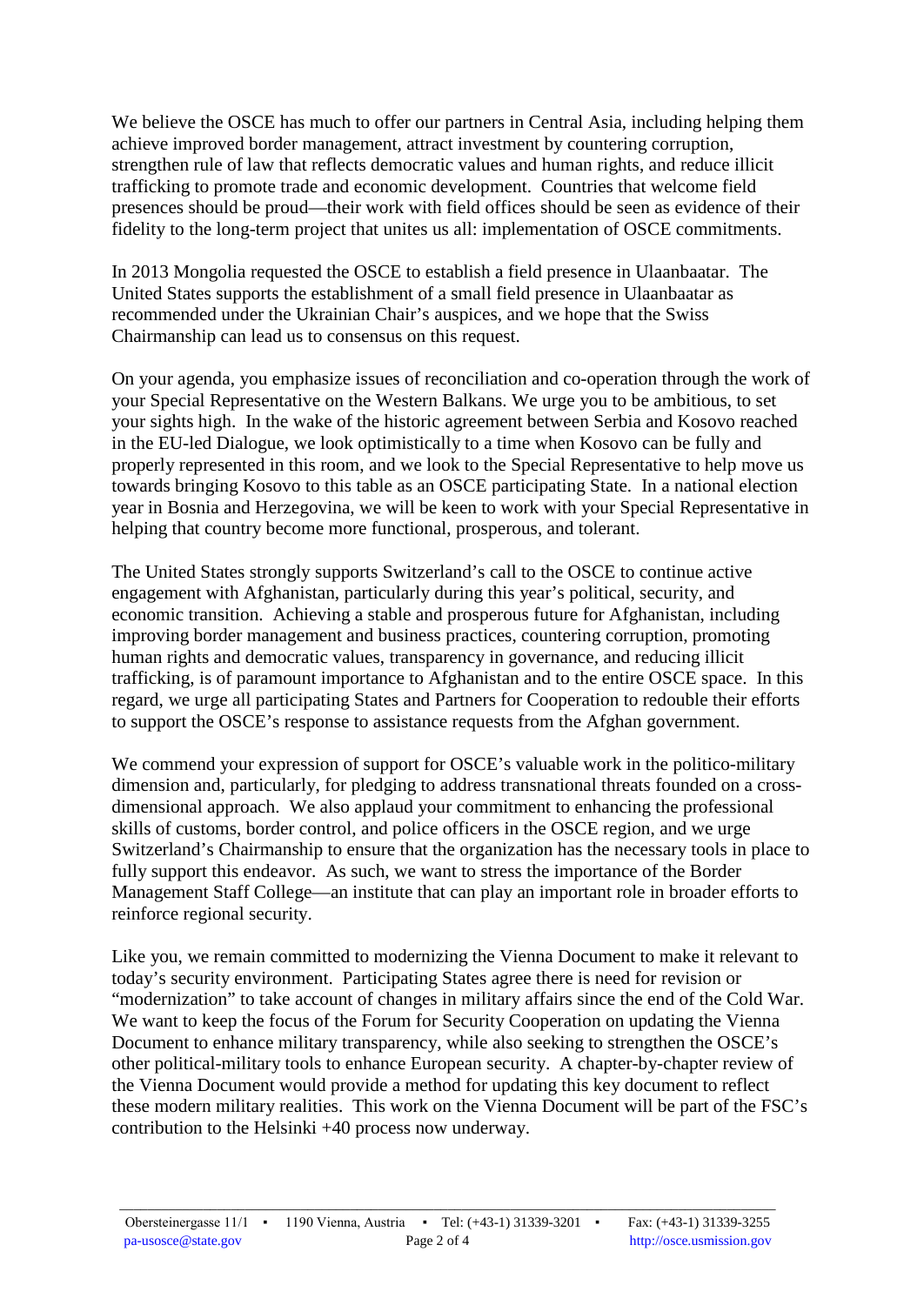On cyber security, the OSCE has established the first set of cyber confidence-building measures by a regional organization; this is a major accomplishment and an opportunity to increase transparency and build trust among participating States. This landmark achievement places the OSCE on the leading edge of a global issue and serves as a building block for cooperation on future cyber-related endeavors. Therefore, we welcome Switzerland's expertise and engagement.

Turning to the Economic and Environmental Dimension, we all understand the impact that natural disasters can have on our comprehensive security, and we support the Chairmanship's efforts to examine how we as participating States can be better prepared to confront them. We look forward to in-depth discussions on this topic beginning in just a week and a half here at the Hofburg, during the First Preparatory Meeting of the Economic and Environmental Forum, and we encourage all participating States to ensure strong participation. It is also time for the OSCE to begin a more rigorous, practical, and solutionoriented discussion of the fight against corruption, and we invite all here today to examine new ways and means by which we might tackle this challenge.

In the Human Dimension, your emphasis on Human Rights Defenders is timely and appropriate given reprisals in a number of participating States against human rights advocates and independent journalists. Human Rights Defenders, whether they are citizens trying to exercise their fundamental freedoms, attorneys representing those peacefully advancing views that differ from those of governments, or activists defending the human rights of members of vulnerable minority groups, to name just a few, deserve our protection and respect. We look forward to receiving ODIHR's guidelines on the protection of Human Rights Defenders later this year as an opportunity to engage in a robust discussion.

Unfortunately, governments of certain OSCE participating States continue to crack down on independent media, civil society organizations, nonviolent protesters, and political opposition figures, too often employing brutal force in doing so. We need to work closely with our civil society counterparts to strengthen OSCE protections for the exercise, online and off, of the fundamental freedoms of expression, association, assembly and religion.

As we have seen highlighted recently, the exercise of journalism in repressive conditions can be particularly hazardous. Thanks to the efforts of the Ukrainian Chairmanship, we came very close in Kyiv to a new decision on the safety of journalists and the issue remains of critical importance for all participating States. We urge the Swiss Chairmanship to sustain the momentum gained last year and vigorously pursue consensus on a decision consolidating and strengthening OSCE commitments to protect journalists and advance media freedom in the OSCE region this year.

Given widespread interest in and growing concern about the full range of tolerance-related issues at the HDIM, we must think creatively to make progress as an organization against all forms of discrimination and intolerance. 2014 is also the  $10<sup>th</sup>$  anniversary of the OSCE Action Plan for the Promotion of Gender Equality. It is timely and appropriate to renew our efforts to combat violence against women, enhance women's political participation, and advance our efforts to implement UNSCR 1325. It is also the  $10<sup>th</sup>$  anniversary of the historic conference on Anti-Semitism in Berlin, and there is an opportunity to redouble our efforts to combat this and other forms of intolerance.